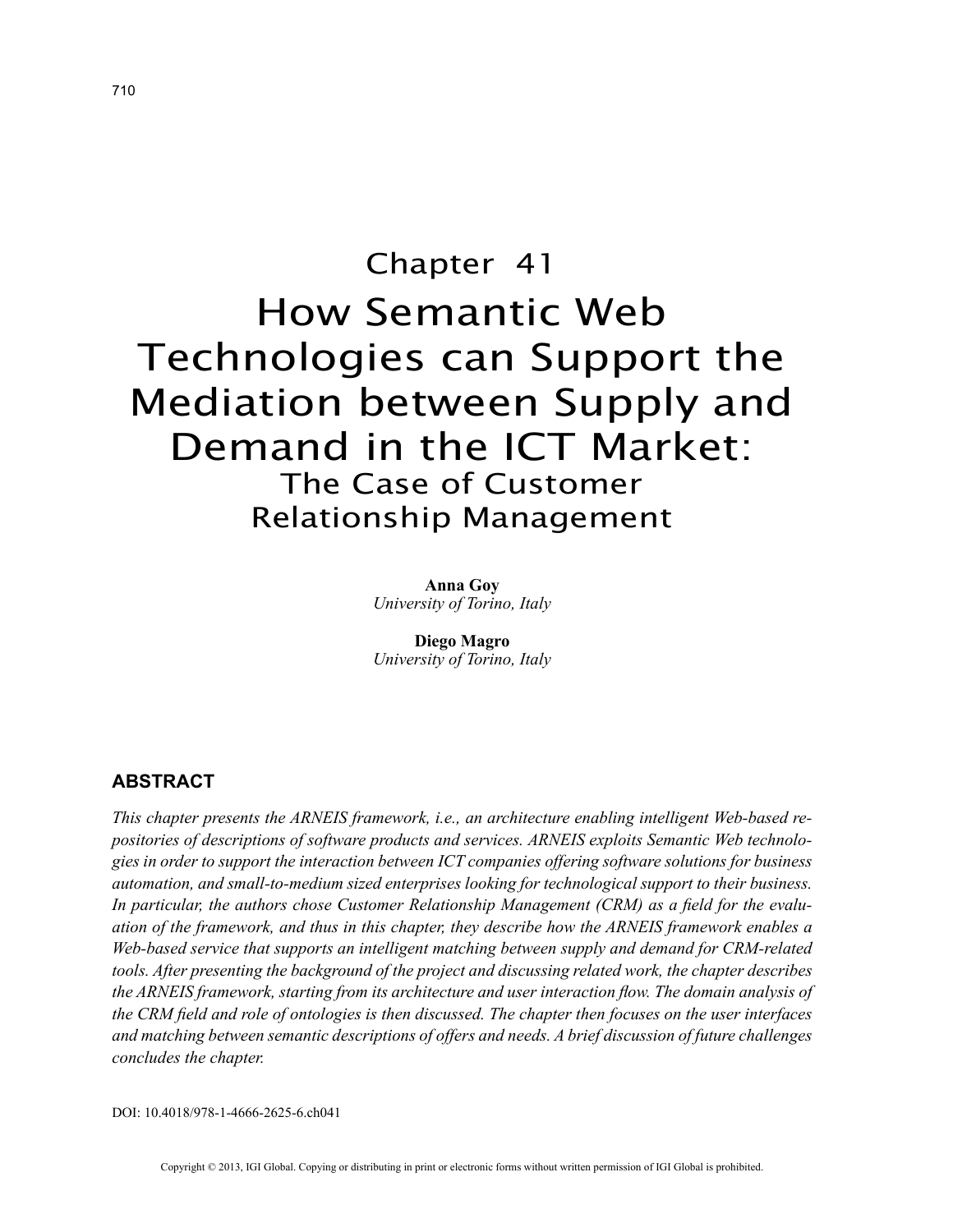## **INTRODUCTION**

Small-to-Medium Sized Enterprises (SME) should take advantage of the opportunities offered by Information and Communication Technology (ICT), but they are traditionally very suspicious towards the adoption of new technologies, especially in Italy: convincing them to abandon their traditional work methods (e.g., based on legacy software, phone calls or paper archives), in favor of new business processes supported by advanced Web-based technologies, is usually a challenging task. However, in order to keep abreast of competitors, SME need to overcome their own resistance, in order to adopt ICT-based solutions that could automate their business processes, in order to rationalize such processes and, as a consequence, save money.

Moreover, the Internet and Web technologies offer new possibilities to develop network-based fruitful relationships with partners, suppliers, and customers. To exploit such opportunities, an agreement about the meaning of the information exchanged - i.e., an integration at the semantic level - is needed. Semantic Web standards<sup>1</sup> provide the means to represent the semantics of data in a Web-based and machine-understandable way. In particular, semantic Web technologies can be exploited in order to support the interaction between two categories of SME:

- a. ICT companies (i.e., software houses) that offer software solutions for business automation and need to get in contact with their potential customers; henceforth referred to as *ICT companies*, or *software houses*.
- b. SME that feel the need of improving their technological integration and business automation, but lack the know-how to find the most suited ICT solution that fits their needs; henceforth simply called *SME*.

However, the exploitation of the technological support is not enough for being competitive

in the global market: SME should also take into consideration new business and management approaches, and, first of all, the way in which they handle their relationships with customers. The new market, in fact, requires personalized approaches to the single customer, and flexible offers, that need to be updated rapidly. Moreover, in order to be aware of the market and customer behavior trends, data about sales and communications with customers have to be elaborated very quickly, to support suitable management and marketing decisions. For these reasons, SME should embrace the principles of Customer Relationship Management (CRM), as well as those ICT products and services supporting it (Freeland, 2005).

The key feature of the CRM approach is a one-to-one marketing perspective, i.e. the idea of establishing personalized relationships with the single customer, by producing personalized offers, pricing, after-sale services, and so on. Moreover, CRM is a field in which technological innovation could bring great benefits since it requires analysis, integration, and processing of a huge amount of heterogeneous knowledge (about customers, sales, communications, etc.), besides effective, fast and integrated communication tools.

Within this scenario, the choice of the "right" CRM tool is an issue of major importance and, at the same time, it is a very challenging issue (CRM-Reviews.com, 2011; Netsuite, 2011), especially for SME, that would thus get great benefits from a Web-based service supporting an intelligent matching between supply and demand for CRM-related tools. In this chapter, we present the result of the ARNEIS (Advanced Repository for Needs of Enterprises and Innovative Software) project, i.e. an architecture for an intelligent Web-based repository of descriptions of CRM solutions. ARNEIS represents a step in the direction of providing a Web-based, friendly and automatic recommendation service for CRM tools, especially designed for SME.